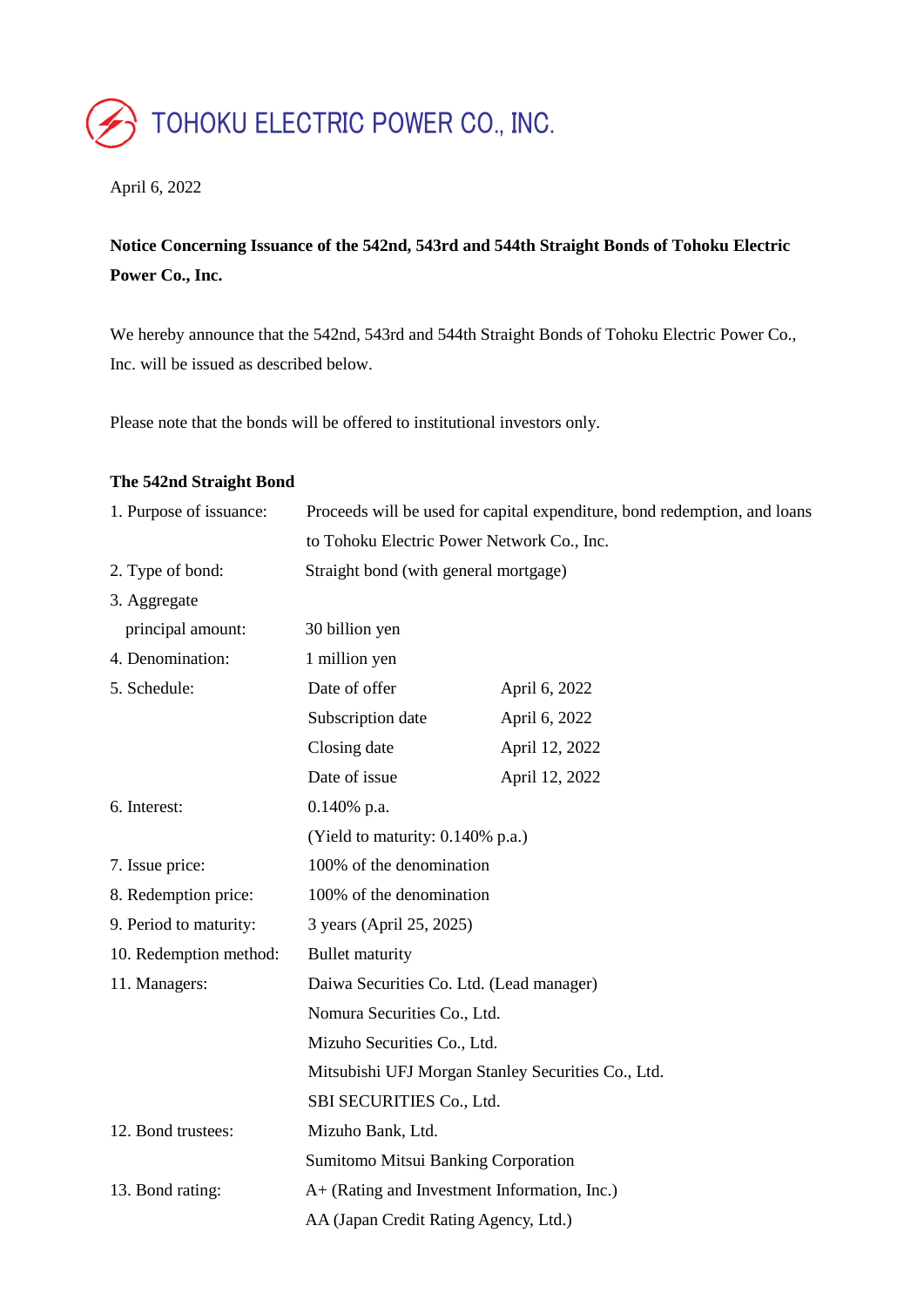## **The 543rd Straight Bond**

| 1. Purpose of issuance: | Proceeds will be used for capital expenditure, bond redemption, and loans             |                |  |
|-------------------------|---------------------------------------------------------------------------------------|----------------|--|
|                         | to Tohoku Electric Power Network Co., Inc.                                            |                |  |
| 2. Type of bond:        | Straight bond (with general mortgage)                                                 |                |  |
| 3. Aggregate            |                                                                                       |                |  |
| principal amount:       | 40 billion yen                                                                        |                |  |
| 4. Denomination:        | 1 million yen                                                                         |                |  |
| 5. Schedule:            | Date of offer                                                                         | April 6, 2022  |  |
|                         | Subscription date                                                                     | April 6, 2022  |  |
|                         | Closing date                                                                          | April 12, 2022 |  |
|                         | Date of issue                                                                         | April 12, 2022 |  |
| 6. Interest:            | 0.340% p.a.                                                                           |                |  |
|                         | (Yield to maturity: 0.340% p.a.)                                                      |                |  |
| 7. Issue price:         | 100% of the denomination                                                              |                |  |
| 8. Redemption price:    | 100% of the denomination                                                              |                |  |
| 9. Period to maturity:  | 5 years (April 23, 2027)                                                              |                |  |
| 10. Redemption method:  | <b>Bullet maturity</b>                                                                |                |  |
| 11. Managers:           | Nomura Securities Co., Ltd. (Lead manager)                                            |                |  |
|                         | Daiwa Securities Co. Ltd.                                                             |                |  |
|                         | Mizuho Securities Co., Ltd.                                                           |                |  |
|                         | Shinkin Securities Co., Ltd.                                                          |                |  |
|                         | Tokai Tokyo Securities Co., Ltd.                                                      |                |  |
| 12. Bond trustees:      | Mizuho Bank, Ltd.                                                                     |                |  |
|                         | <b>Sumitomo Mitsui Banking Corporation</b>                                            |                |  |
| 13. Bond rating:        | A+ (Rating and Investment Information, Inc.)<br>AA (Japan Credit Rating Agency, Ltd.) |                |  |
|                         |                                                                                       |                |  |